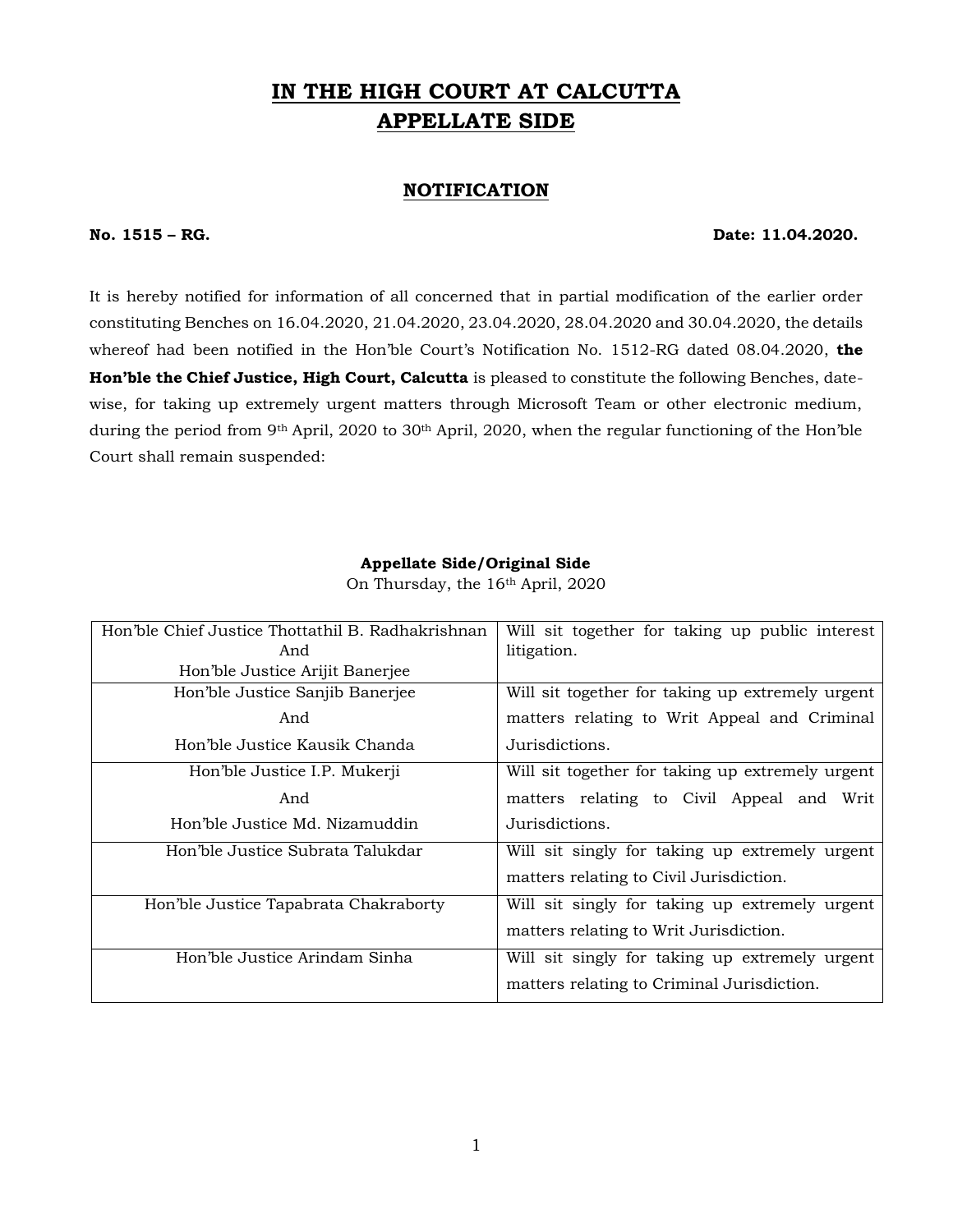# **Appellate Side/Original Side**

On Tuesday, the 21st April, 2020

| Hon'ble Chief Justice Thottathil B. Radhakrishnan | Will sit together for taking up public interest  |
|---------------------------------------------------|--------------------------------------------------|
| And                                               | litigation.                                      |
| Hon'ble Justice Arijit Banerjee                   |                                                  |
| Hon'ble Justice Harish Tandon                     | Will sit together for taking up extremely urgent |
| And                                               | matters relating to Civil Appeal and Criminal    |
| Hon'ble Justice Abhijit Gangopadhyay              | Jurisdictions.                                   |
| Hon'ble Justice Soumen Sen                        | Will sit together for taking up extremely urgent |
| And                                               | matters relating to Writ Appeal and Writ         |
| Hon'ble Justice Saugata Bhattacharyya             | Jurisdictions.                                   |
| Hon'ble Justice Debangsu Basak                    | Will sit singly for taking up extremely urgent   |
|                                                   | matters relating to Writ Jurisdiction.           |
| Hon'ble Justice Ashis Kumar Chakraborty           | Will sit singly for taking up extremely urgent   |
|                                                   | matters relating to Civil Jurisdiction.          |
| Hon'ble Justice Shivakant Prasad                  | Will sit singly for taking up extremely urgent   |
|                                                   | matters relating to Criminal Jurisdiction.       |

# **Appellate Side/Original Side**

On Thursday, the 23rd April, 2020

| Hon'ble Chief Justice Thottathil B. Radhakrishnan | Will sit together for taking up public interest  |
|---------------------------------------------------|--------------------------------------------------|
| And                                               | litigation.                                      |
| Hon'ble Justice Arijit Banerjee                   |                                                  |
| Hon'ble Justice Joymalya Bagchi                   | Will sit together for taking up extremely urgent |
| And                                               | matters relating to Writ Appeal and Criminal     |
| Hon'ble Justice Suvra Ghosh                       | Jurisdictions.                                   |
| Hon'ble Justice Samapti Chatterjee                | Will sit together for taking up extremely urgent |
| And                                               | matters relating to Civil Appeal and Writ        |
| Hon'ble Justice Madhumati Mitra                   | Jurisdictions.                                   |
| Hon'ble Justice Rajasekhar Mantha                 | Will sit singly for taking up extremely urgent   |
|                                                   | matters relating to Criminal Jurisdiction.       |
| Hon'ble Justice Sabyasachi Bhattacharyya          | Will sit singly for taking up extremely urgent   |
|                                                   | matters relating to Civil Jurisdiction.          |
| Hon'ble Justice Moushumi Bhattacharya             | Will sit singly for taking up extremely urgent   |
|                                                   | matters relating to Writ Jurisdiction.           |